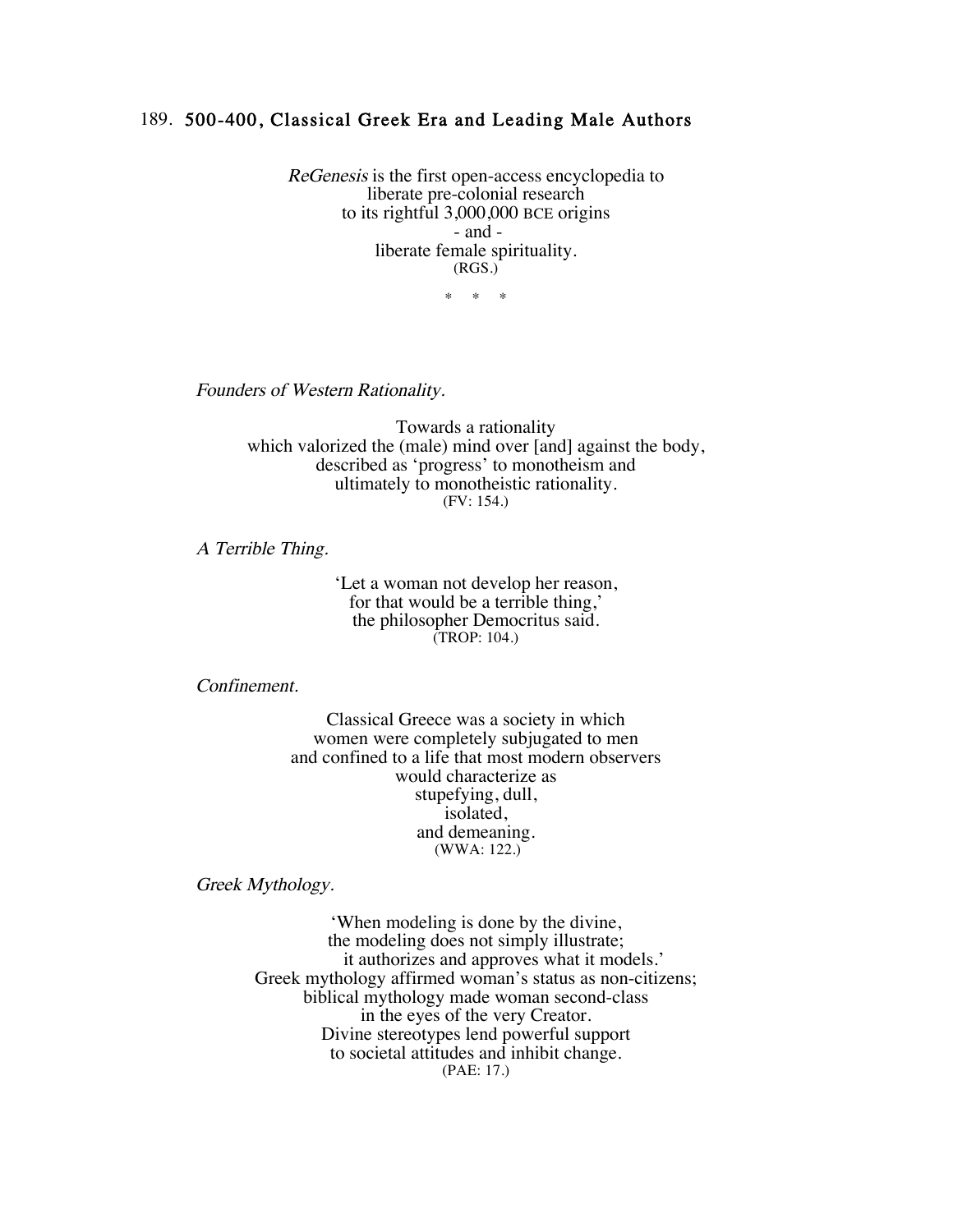Classical Greek Era.

Upper–class Greek men spent most of their time away from home, exercising in gymnasiums, trysting with lovers, or debating politics or philosophy in public forums; well–born Greek women were largely confined to their houses. … Even when their husbands entertained at home, wives were restricted to the second-floor women's quarters unless the male guests were close relatives. … Democracy was being born, yet women were excluded from participating in politics or public life. (WWA: 122.)

Emergence of the Greek tragedy and comedy including Pythagoras, Aischylos (Aeschylus), Pindar and Sophokles (Sophocles). This Athenian aggregation also includes Herodotus, Euripides, Aristophanes, Thucydides, Sokrates (Socrates), and Epicurus. The 4<sup>th</sup> Century introduced Aristotle and Plato and the continuation of hierarchical dualist thought and subsequent platonic world-views. Torjesen suggests that "the Greek notion of the divine [was] built on an opposition between the male honor, rationality, agency, and rule, and female shame, irrationality, passivity, and obedience. The divine, consequently, has [a] distinctly masculine character." (WWW: 251.) Rosemary Ruether adds to the discussion of dualism saying it appears to have encouraged various hierarchies at the expense of more holistic systems. (WR: 21.) (WR: 21, 43-52; 250-258.)

The various hierarchies of classical male honor, agency and dominance were tethered to female lack of agency and educational opportunities.

Keeping women ignorant was another major component of the techniques of dominance. Women were completely cut off from any kind of formal education; that many, perhaps most, nevertheless learned how to read–by female educational underground, one supposes-was a source of anxiety for men: 'Let a woman not develop her reason, for that would be a terrible thing,' the philosopher Democritus said (Fr. 110). A character in a lost play by Menander pronounced the following dictum: 'He who teaches letters to his wife is ill–advised: He's giving additional poison to a horrible snake' (Fr. 702 K). The aim was to keep women frozen in their development, so that they would become, as it were perpetual children, and this attempt may often have been successful (TROP: 104).

This famed (?) Classical Era in Greek history also includes Athenian democracy, new craftsmanship, Greek mythology, Greek coinage made of gold, and new construction including the Parthenon temple. Sparta dominated the Peloponnese. Patristic values were deeply ingrained as evidenced in Athenian militarism and imperialism, predicated on class division and exclusion of foreigners, peasantry, slaves and females. (MHE: 175.)

The sudden rise of the Classical Greek Era and the Greek (Phoenician) alphabet on the mainland is no longer a 'puzzle' as it is clearly rooted in Old Europe.

However Greek civilization as it finds its profile in Homeric times results from the selective fusion of pre–Indo European and Indo–European cultural patterns. Classical Greek civilization is a kaleidoscope culture, one that is European in a double sense. Although, the Indo–European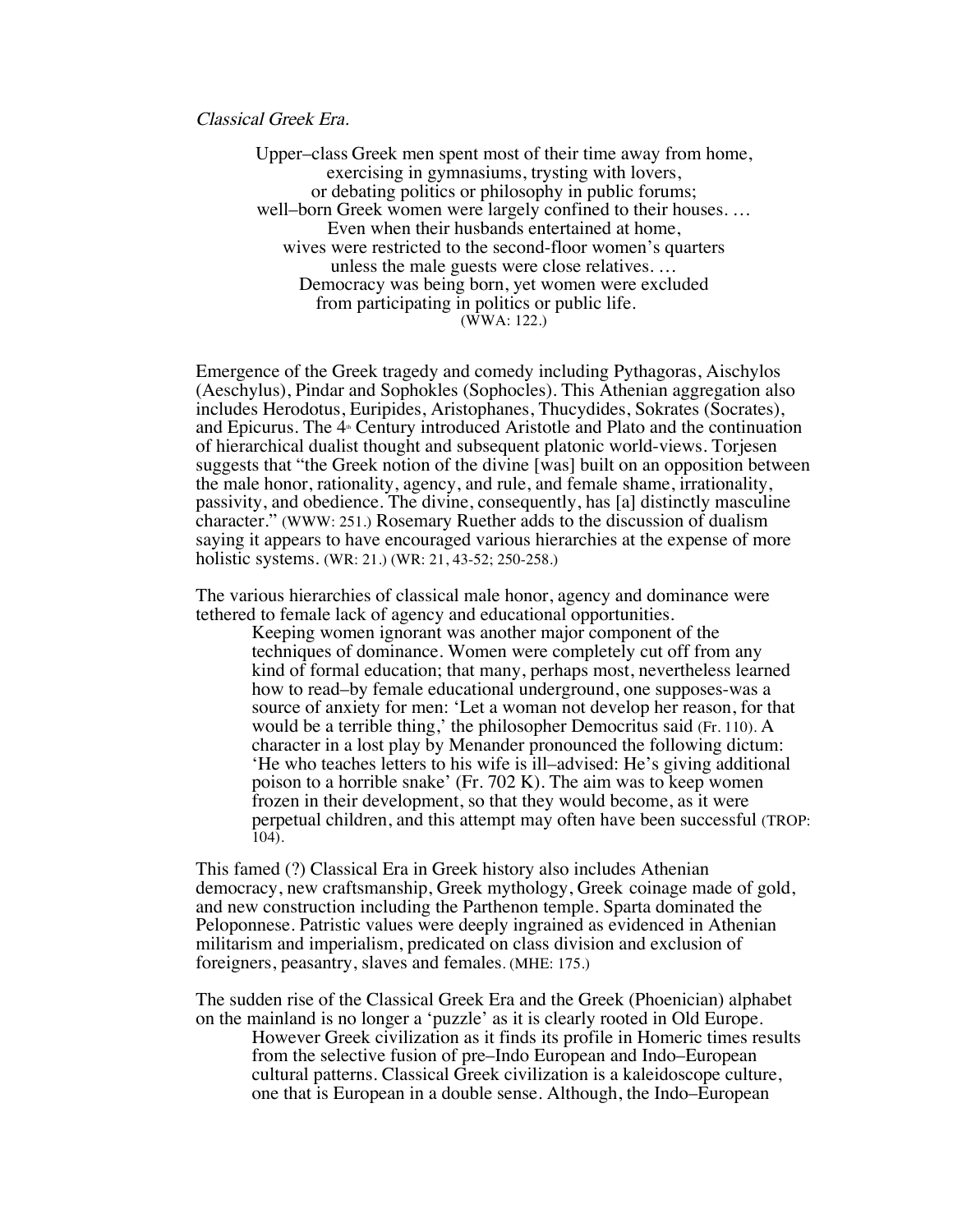patriarchal world–view admittedly dominates Greek antiquity, indigenous elements and ideas of pre-Indo–European origin are perpetuated, among others, in mythology (e.g. reminiscence of the Great Goddess), in craftsmanship (e.g. motifs in the decorative design of pottery), and in the social functions of writing (e.g. inscribing figurines) [figures]. … In short, one cannot evaluate the merits and repercussions of Roman – Greek civilization without understanding its old European past (ECLE: 7-8).

Further research on writing plus Vinca – and – Tisza sacred script: 5500-5000, Old European Writing Examples from Sicily; 5400-3200, Ancient Aphrodite: Chalcolithic or Copper Age; 5300-4300, Climactic Phase and Script in Old Europe; 5000-4900, Inanna, Uruk, and Mesopotamia; 3400-2900, Mesopotamian Writing from the Protoliterate Period; 3100-2600, Proto Bronze Age Crete, Writing and Heroes; 3000-2000, Anatolia; 3000, First Dynasty, Egypt; 2300, Sumerian Transitions; 2000-1450, Middle Bronze Age Crete; 2000, Asherah; 1900-1800, Dawning of the African Alphabet and Egyptian Aniconic Goddess Triangle; 1600, Mycenaeans Dominant on Greek Mainland; 1100-800, Iron Age; 1100-800, Mediterranean Dark Ages; and 668-626, Sumerian Mythology. (RGS.)

Further Aristotle research: 384, Aristotle's Theory of Rational Male Dominance.

Further research on male hierarchies and honor relative to Greek – Roman marriages:

Yalom, Marilyn. "Wives in the Ancient World: Biblical, Greek, and Roman Models." A History of the Wife. New York, NY: HarperCollins, 2001. (HOW.)

Further research on women in the classical world:

- Boatwright, Mary Taliaferro. "Plancia Magna of Perge: Women's Roles and Status in Roman Asia Minor." Women's History and Ancient History. Ed. Sarah B. Pomeroy. Wilmington, NC: University of North Carolina Press, 1991. 249-272. (PMP.)
- Cameron, Averil, and Amélie Kuhrt, Eds. Images of Women in Antiquity. Detroit, WI: Wayne State University Press, 1983. (IWA.)
- Conn, Marie A. "Pandora and Eve: The Manipulation and Transformation of Female Archetypes." Balancing the Scales: An Examination of the Manipulation and Transformation of Symbolic Concepts of Women. Eds. Marie A. Conn and Therese B. McGuire. Lanham, MD: University Press of America, 2003, 1- 24. (PAE.)
- Fejfer, Jane. Roman Portraits in Context. Berlin, Germany: Walter de Gruyter, 2008. (RPC.)
- Lusnia, Susann S. "Urban Planning and Sculptural Display in Severan Rome: Reconstructing the Septizodium and Its Role in Dynastic Politics." American Journal of Archaeology 108.4 (2004): 517-544. (UP.)
- McManus, Barbara F. Classics and Feminism: Gendering the Classics. New York, NY: Twayne Pub., 1997. (CF.)
- Pomeroy, Sarah B. Goddesses, Whores, Wives, and Slaves: Women in Classical Antiquity. New York, NY: Schocken Books, 1975. (GWWS.) "Infanticide in Hellenistic Greece." Images of Women in Antiquity.
	- Eds. Averil Cameron, and Amélie Kuhrt. Detroit, WI: Wayne State University Press, 1983. 207-222. (IHC.)
	- . "Selected Bibliography on Women in Classical Antiquity." Women